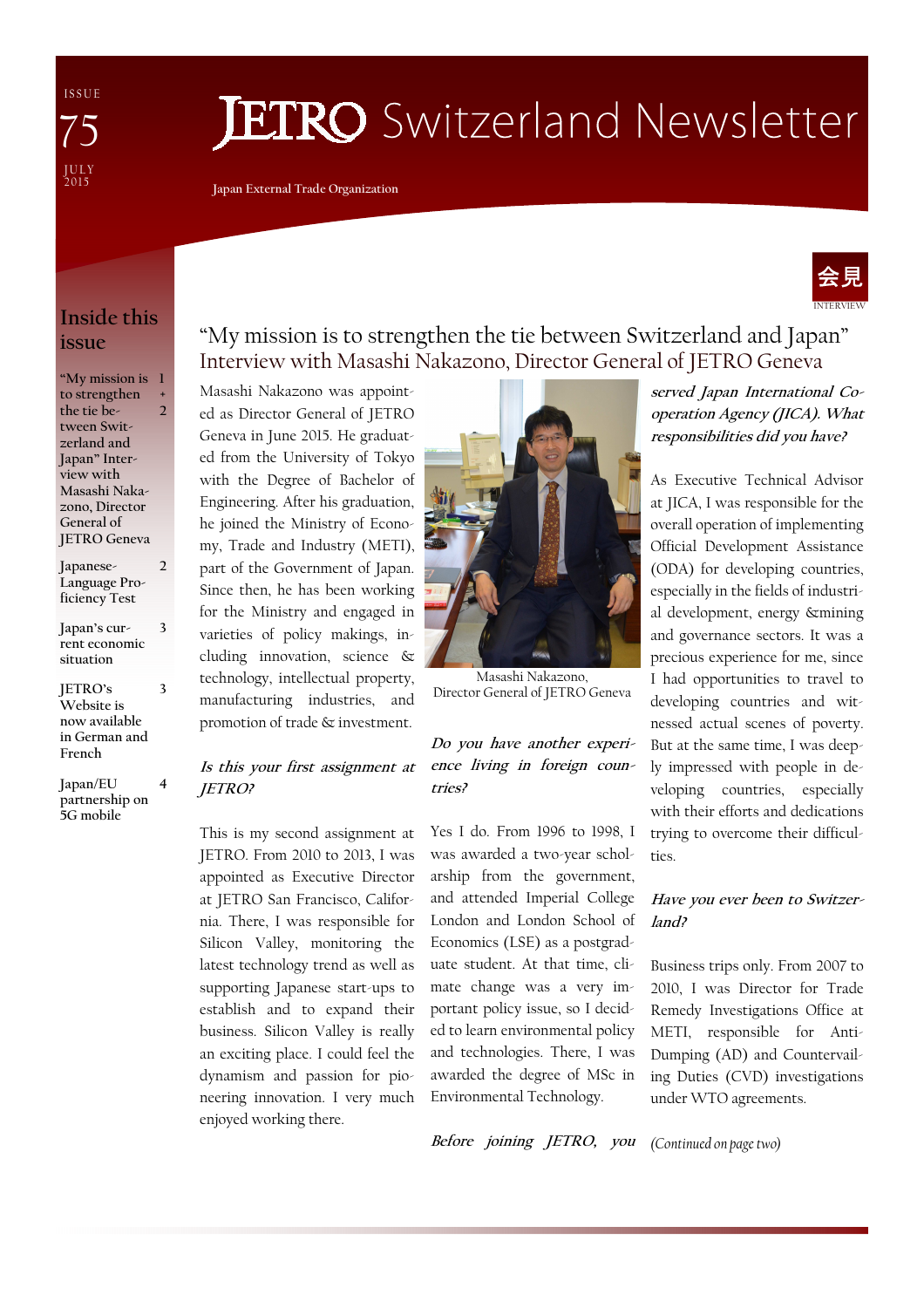### "My mission is to strengthen the tie between Switzerland and Japan" Interview with Masashi Nakazono, Director General of JETRO Geneva





Masashi Nakazono, Director General of JETRO Geneva

### *(Continued from page one)*

There, I handled Dispute Settlement panel of Korean DRAM case at WTO, and participated in the panel taken place in Geneva. Also I once served at Japan Copyright Office, Agency for Cultural Affairs. I visited Geneva frequently since I was in charge of international negotiations for creating new copyright treaty at WIPO.

**What lessons do you think Japan can learn from Switzerland?** 

Even though Switzerland is a small country, this country has significant influence upon international economy. Also Switzerland is always ranked top in several world competitiveness reports, attracting skilled people, technologies and capitals from all over the world. I would like to find the answer about the secret for that strength.

**What is the current economic situation in Japan and what economic reforms are underway?** 

I am optimistic about Japanese economy. NIKKEI index is record high in these 20 years, so are companies' profits. Unemployment rate is also record low. Household incomes are increasing and consumer consumption is expected to increase. These mean the positive cycle of economy is circulating properly. But we must not stop here. In order to maintain and accelerate this positive cycle, continuous reforms are essential. Various reforms are now on the way under Abenomics, such as corporate tax, corporate governance and labour market.

### **What are your missions for JET-RO Geneva?**

Our main missions remain unchanged. Encouraging Swiss companies to invest in Japan and supporting their business activities in Japan are the priority. Supporting business activities of Japanese companies in Switzerland is also our important mission. In addition, I would like to achieve something significant to strengthen the tie between Switzerland and Japan.

### **What are your personal hobbies?**

I like swimming and snorkeling. When I was in San Francisco, my wife and I frequently travelled to Hawaii. Swimming with Sea Turtles and Manta Rays was incredibly an amazing experience. We also like gardening. We grow 17 trees and more than 70 plants in our garden in Chiba Prefecture, suburb of Tokyo. Here in Switzerland, I am really looking forward to exploring Swiss nature and culture. That would be fantastic.

## Japanese-Language Proficiency Test



Japanese-Language Proficiency Test (JLTP) will take place at the Test Center of the Zurich University, on December 6, 2015.

The test guide is available at www.aoi.uzh.ch. The application

period is from July 1 to September 11, 2015.

The JLPT has been set up in 1984 as a reliable means of evaluating and certifying the Japanese proficiency of non-native speakers.

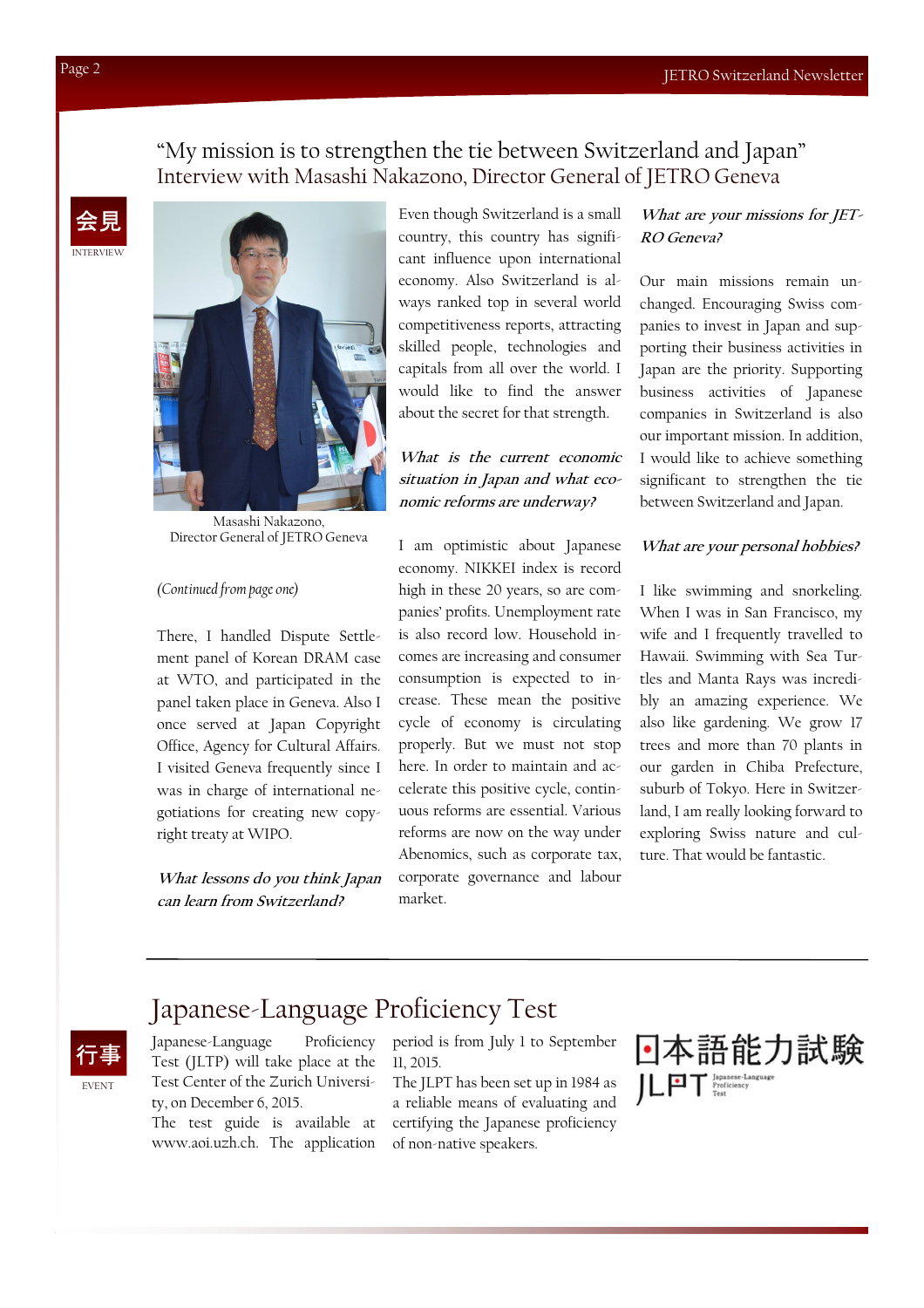**SITUATION** 

動向

## Japan's current economic situation

According to the Cabinet office, "the economy is expected to recover, supported by the effects of downfall in oil prices and the effects of the policies, while employment and income situation show a trend toward improvement" (June issue). Reflecting this improvement, the tankan judgment on business conditions (actual results) increased from 12 in March 2015 to 15 in June 2015 (see graph). The demand in overseas markets continued to increase. Japan's exports rose 2.4% in May 2015 yearon-year, showing an increase by 8.1% in North America, 3.3% in Asia and a decline by 2.1% in Western Europe.

The domestic demand is also on the rise. The average of monthly consumption expenditures per household for May 2015 was ¥ 286,433, up 5.5% in nominal terms from the previous year. The consumer price index for Japan in May 2015 was 104.0 (2010=100), up 0.3% from the previous month, and up 0.5% over the year.



Tankan judgment survey on business conditions (actual results) Bank of Japan

## JETRO's Website is now available in German and French

JETRO's Website is now also available in two Swiss official languages, namely German and French!

### **Previous improvements**

By the end of last year, new information related to industrial clusters, business situation in each prefecture or each major city, logistics and residence has been added (see Issue 68, December 2014). Early this year, business information related to attractive sectors and incentive programs, among others, has also been made available (see Issue 70, February 2015).



Snapshots of JETRO Headquarters Website, June 19, 2015

### **Now in six languages**

The Website is now also available in five languages in addition to Japanese: English, German, French, but also Korean and Chinese.

Please do note hesitate to consult JETRO's Website at: (German version) http:// www.jetro.go.jp/de/invest/ (French version) http:// www.jetro.go.jp/fr/invest/